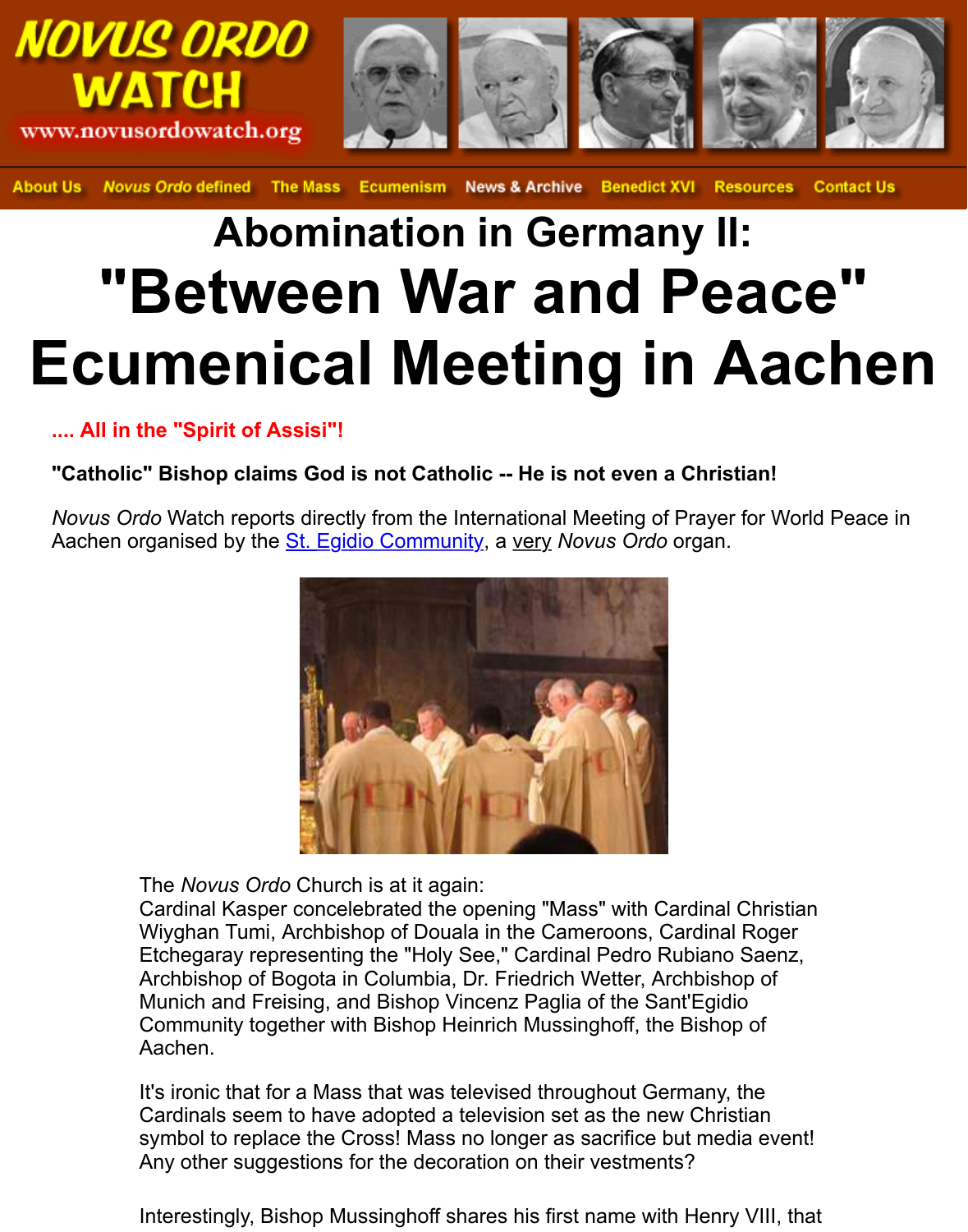

Bishop Mussinghoff preaching the first sermon.

Standing under the cupola of the Cathedral which shows Christ, the Ru of All, at the altar of this Church, which was the Palace Chapel of the Ho Roman Emperor (containing his throne to this day), which is dedicated to the Immaculate Conception of Our Lady, in the Presence of the Blessed Sacrament and of the relics of St Charlemagne among others, Mussing dared to say:

"When we are praying for peace, we are turning to the one God. We know: **God is not Catholic**, God is not protestant, God is not Orthodox, God is not even Christian. God is not jewish. God is not muslim, God is not Buddhist. **God is not the God of one or the other religion.** God is the God and Father of every person. He desires all men to be saved. God cares for every person. God loves everyone. God is God for all of us. He is our good father. We are all his creatures, children of this earth."

For a reality check, we refer you to the teachings of the Popes in the following encyclicals, letters, and documents:

Pius IX, Syllabus of Errors, 1864 Pius IX, Quanta Cura, 1864 Leo XIII, Praclara, 1894 St. Pius X, **E Supremi**, 1903 St. Pius X, Lamentabili Sane, 1907 St. Pius X, Our Apostolic Mandate, 1910 Pius XI, Mortalium Animos, 1928 Pius XII, Instruction on Ecumenical Movement, 1949

We affirm wit[h all our strength th](http://www.papalencyclicals.net/Pius09/p9syll.htm)at God is indeed a Catholic, something which the Bis[hop of Aachen](http://www.papalencyclicals.net/Pius09/p9quanta.htm) is not.

The second ser[mon was by](http://www.papalencyclicals.net/Pius10/p10supre.htm) the Greek-Orthodox Metropolitan of Germa Augoustinos. He [was also allowed](http://www.papalencyclicals.net/Pius10/p10lamen.htm) [to pre](http://www.kensmen.com/catholic/apostolicmandate.html)ach from a "Catholic" altar!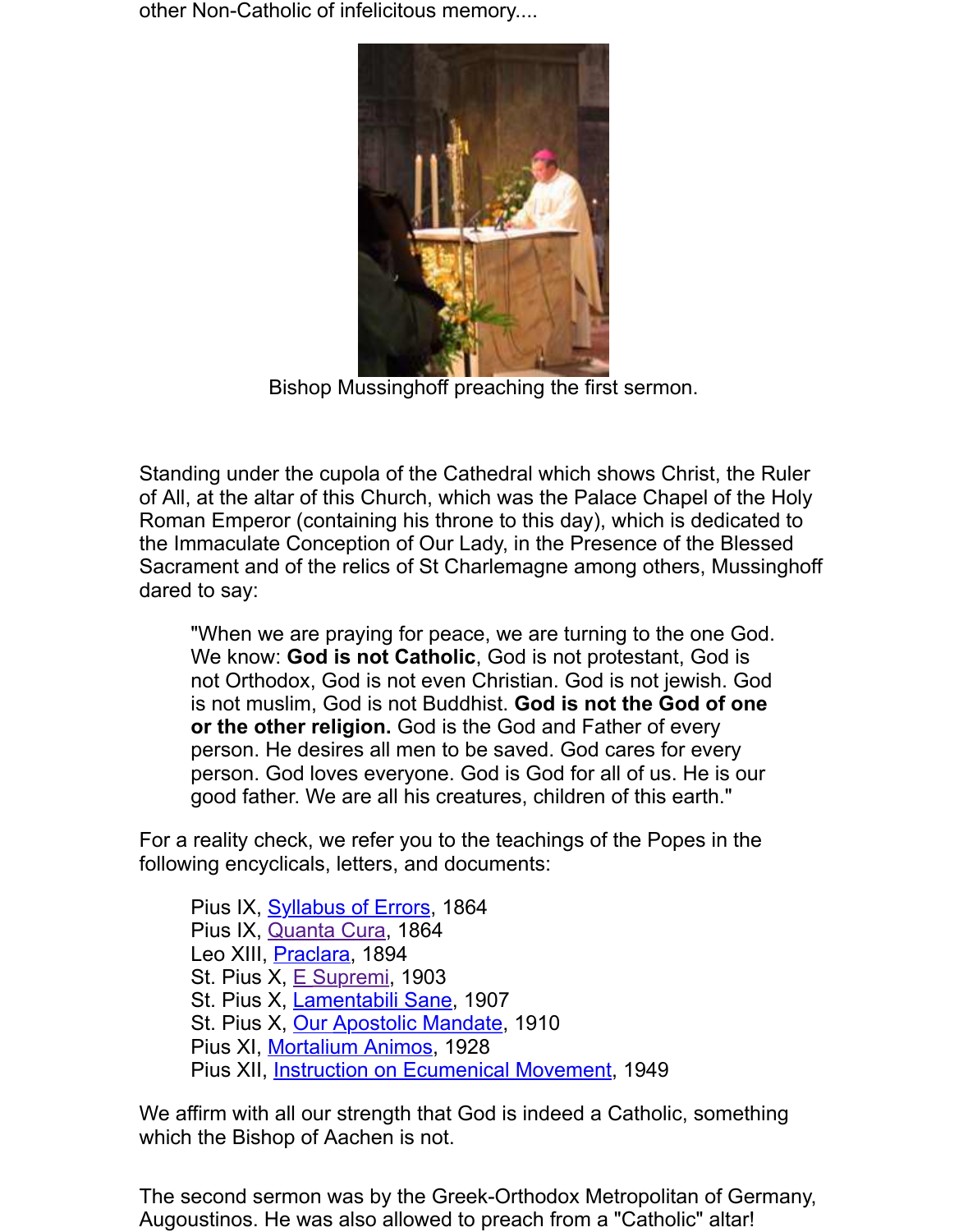

Representatives of many of the world religions also participated in the "Mass."





For Part 2 of this event, which admits to being a fruit of the spirits of Ass and the Second Vatican Council, **click here**.